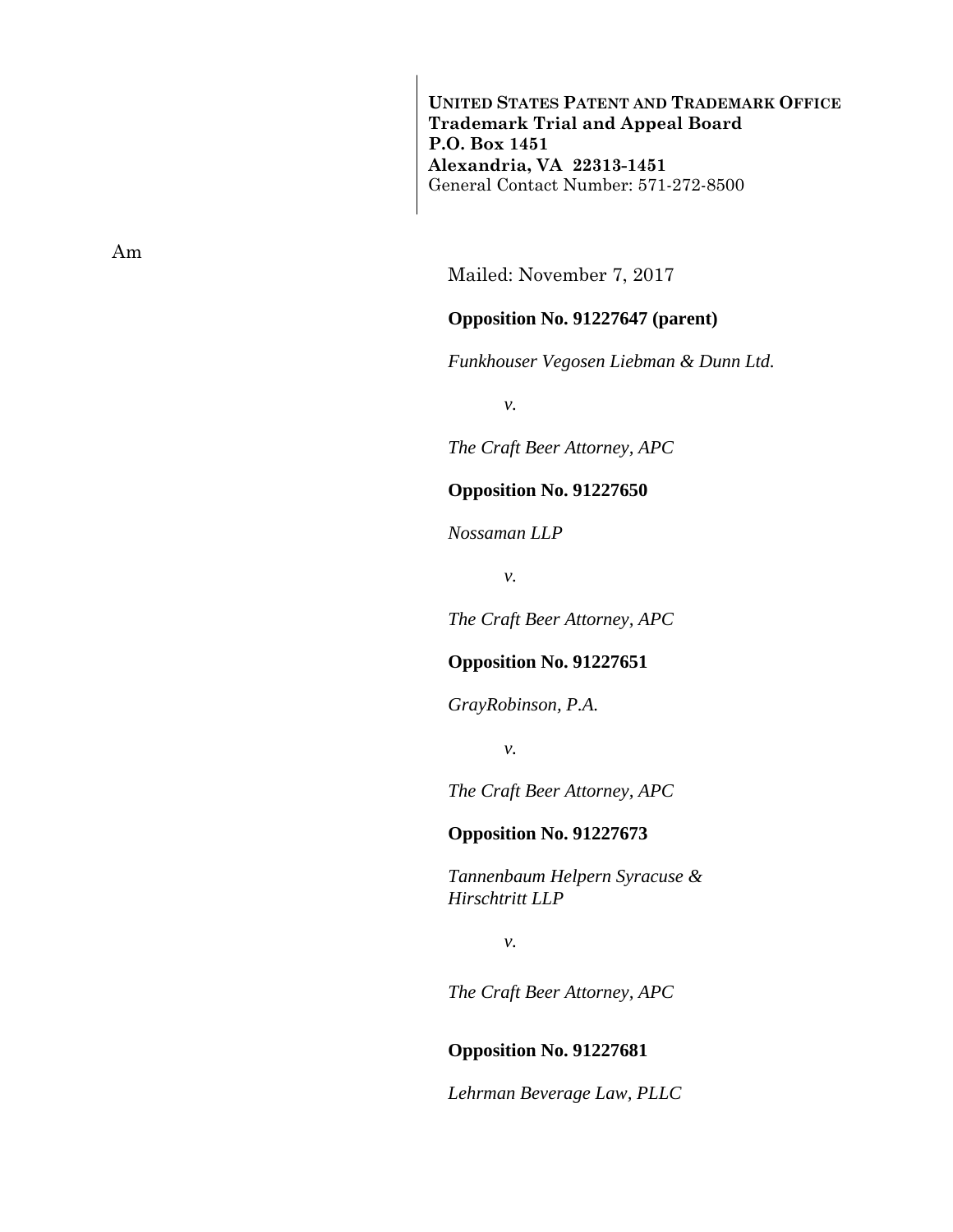*v.* 

*The Craft Beer Attorney, APC* 

### **Opposition No. 91227689**

*Davis Wright Tremaine LLP* 

*v.* 

*The Craft Beer Attorney, APC* 

### **Opposition No. 91227691**

*Ward and Smith PA v.* 

*The Craft Beer Attorney, APC* 

# **Opposition No. 91227703**

*Strike & Techel LLP* 

*v.* 

*The Craft Beer Attorney, APC* 

# **Opposition No. 91227705**

*Martin Frost & Hill PC* 

*v.* 

*The Craft Beer Attorney, APC* 

## **Opposition No. 91227706**

*Spaulding Mccullough & Tansil LLP* 

*v.* 

*The Craft Beer Attorney, APC* 

and